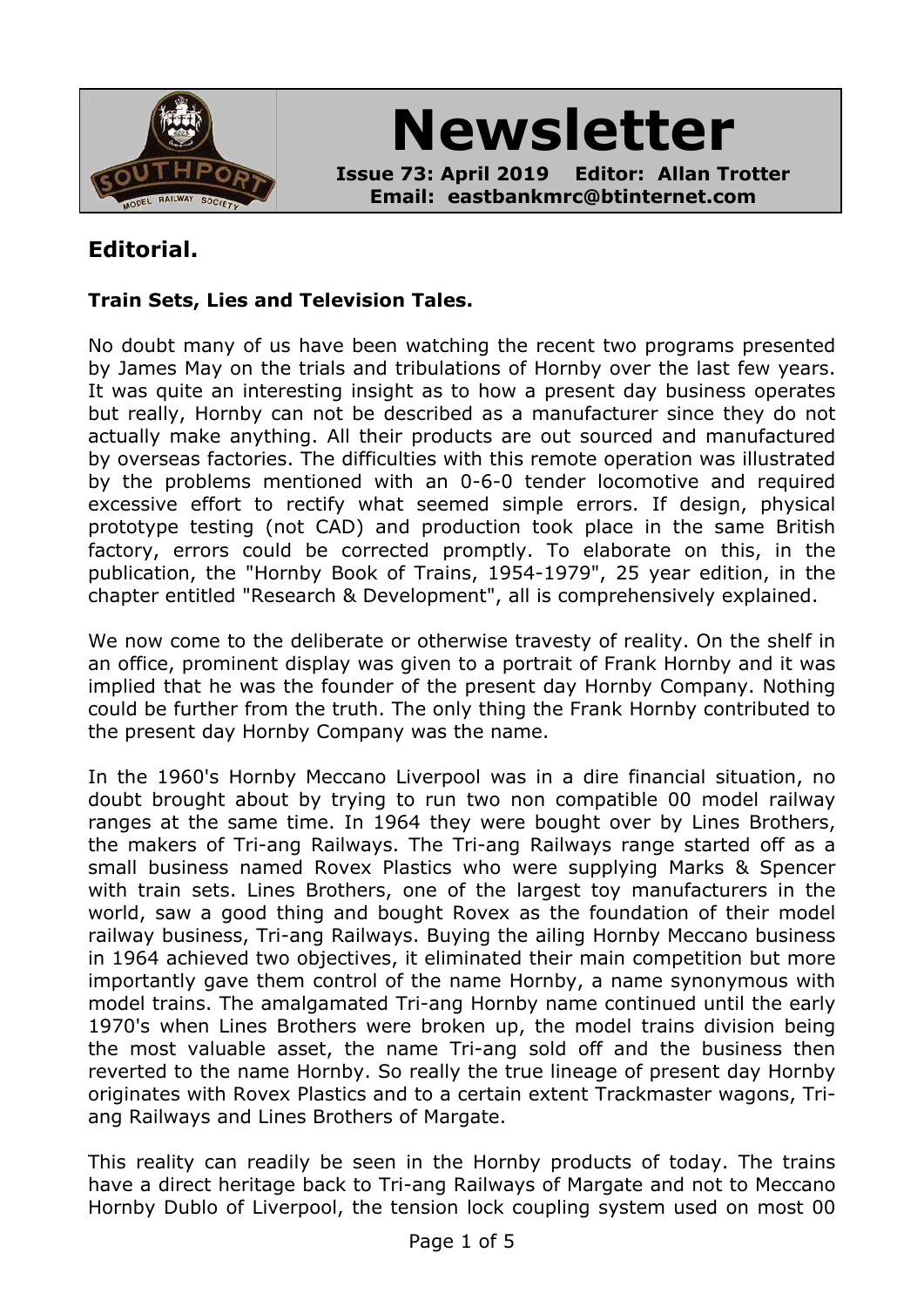scale models of today originated firstly with Tri-ang Railways TT and then subsequently adapted for 00 and the geometry of the 00 set track originates from the Tri-ang Railways days of Super 4 track as introduced in 1962. This superb geometry was later copied by other model manufacturers.

So the moral of the story is, when watching or reading anything involving the mass media, remember their operating dictum, do not permit the truth to get in the way of a popular but erroneous tale.

# **Events Diary.**

**Tue 9th Apr** The PEP family and forty years of the Merseyrail Class 507 and 508 units. Fred Kerr. Clubrooms. 19:30.

*Don't know what the PEP family is? Well come along to the talk and find out.*

**Tue 16th Apr** Video evening. Foreign Railways. Part 2. Clubrooms. 19:30.

### **Chairman's Report.**

Those of you who have been at the Club recently working on HS3 will have noted that I am struggling with my back and various other joints/muscles. I am finding it difficult to bend down to pick things up and also sitting down for any length of time so these notes will be quite brief.

At the end of February we had a video evening showing aspects of overseas railways. Many thank to John for arranging this. He originally thought this would be on overseas railways in general but eventually found that there was so much interesting material that he decided to make this a two-part event with the first part focussing on European railways, French narrow gauge to Finnish mainline. The second event with deal with railways further afield. A viewing date is still to be arranged.

During this March, work progressed at a good rate on HS3 with the vast majority of the basic woodwork completed. A few braces still need installing, the plywood sanded and then the painting to be done. There are three levels for track. The lowest level will be allocated to 9mm track such that N and OO9 can be operated. The middle level will be fitted with 16.5mm track for OO and O-n. The upper level will be for 32mm track and will be suitable for O gauge and 16mm narrow gauge (I hope I have got this right). There may even be space on this level for some TT track or similar, apologies to John.

It is proposed to work on the 16.5mm track in the first instance so it is over to you all to come up with some track plans that we can work on and make certain clearance are adequate for the mixed scales we propose to run.

I should remind you that it is the AGM this Friday, the 29<sup>th</sup> of March. Please attend and make your voice heard. **Ian Shulver.**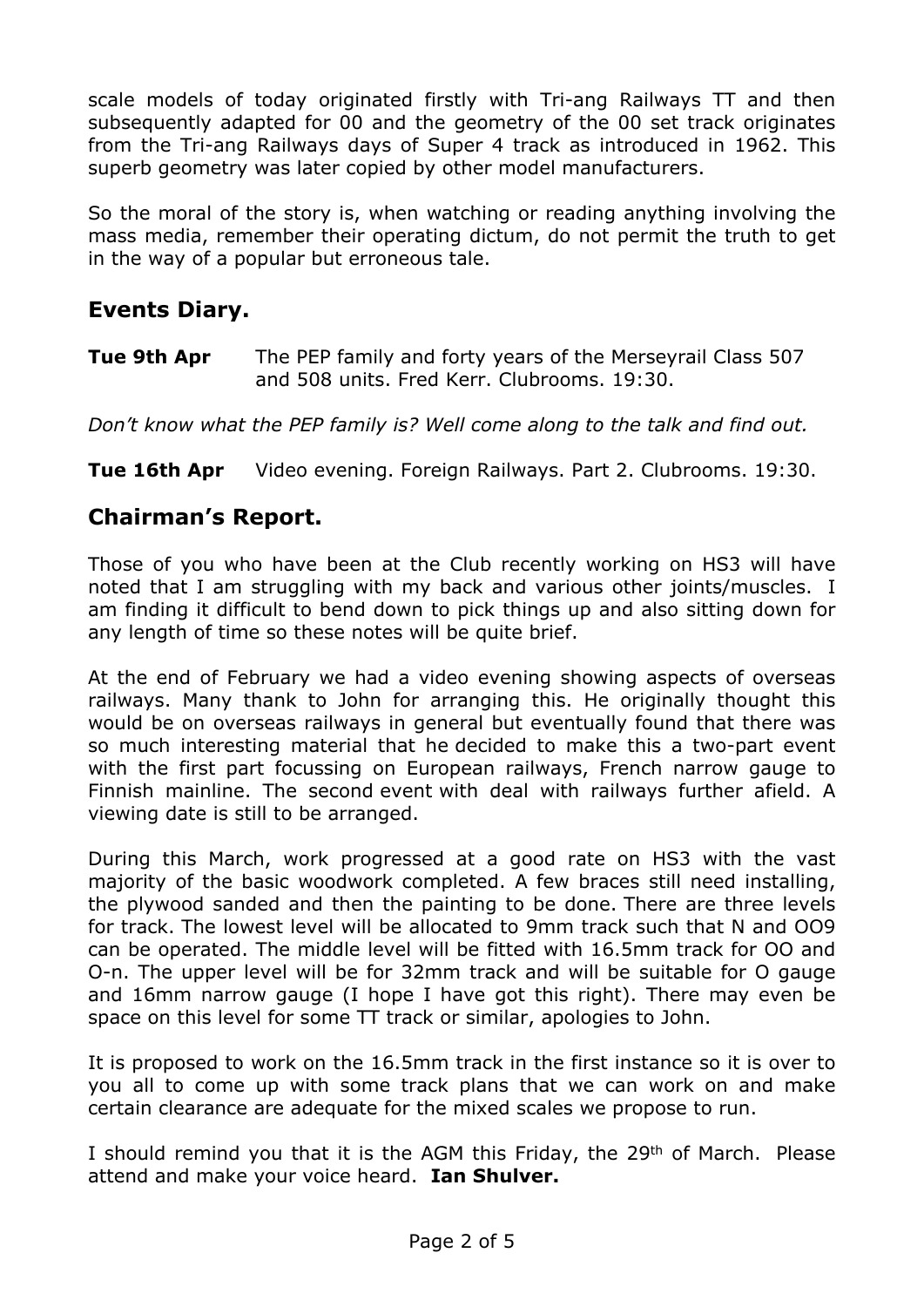# **Secretary's Report.**

No report submitted.

# **Treasurer's Report.**

No report submitted.

## **Exhibition Coordinator's Report.**

No report submitted.

### **Events Report.**

No events submitted.

## **Contributions by Members.**

#### **Appendage to the Wagon Loads article in the March 2019 Newsletter.**

Of course pipes made from drinking straws in 4mm will equate to a real diameter of about 1', in 2mm to 2' and in 3mm to 1 1/2'. As we all know pipes come in all sizes and materials (clay, steel, concrete) and so basically any tube (including cotton buds) would suffice**.** I would avoid Johnson's buds as they are too thick.

Clay and concrete pipes tend to be thicker than the steel ones; consequently the collars tend to be more 'chunky'. In 4mm, 305 mm OD pipes (9"internal diameter) would tend to be Vitrified Clay rather than Concrete. In 2mm, they would be Concrete with an internal diameter of around 18".

By the way, the 4mm in 3mm scale would be 1 **1/3**'. **John Howard.**

### **Film Night Report, February 27th, 2019.**

A small but enthusiastic group gathered to watch the second Film Night on the subject of 'Foreign Railways'. The show comprised black and white and colour films from the early 1960s with commentary of the period. Countries covered included France, Switzerland, Austria, the former Yugoslavia and the Iberian Peninsula.

The railways were both Standard and Narrow Gauge while locomotives were primarily steam with electrics in evidence along with diesel railcars in a livery very reminiscent of the County Donegal Railways. Mallets were seen in the suburban lines of Oporto and made a fine sight rounding the tight curves through the terraced slopes of the Douro valley, with the unusual wheel arrangement of 2-4-6-0. Perhaps they had run out of bogie wheels. The writer was particularly pleased to see a Garratt which had been built in Gorton.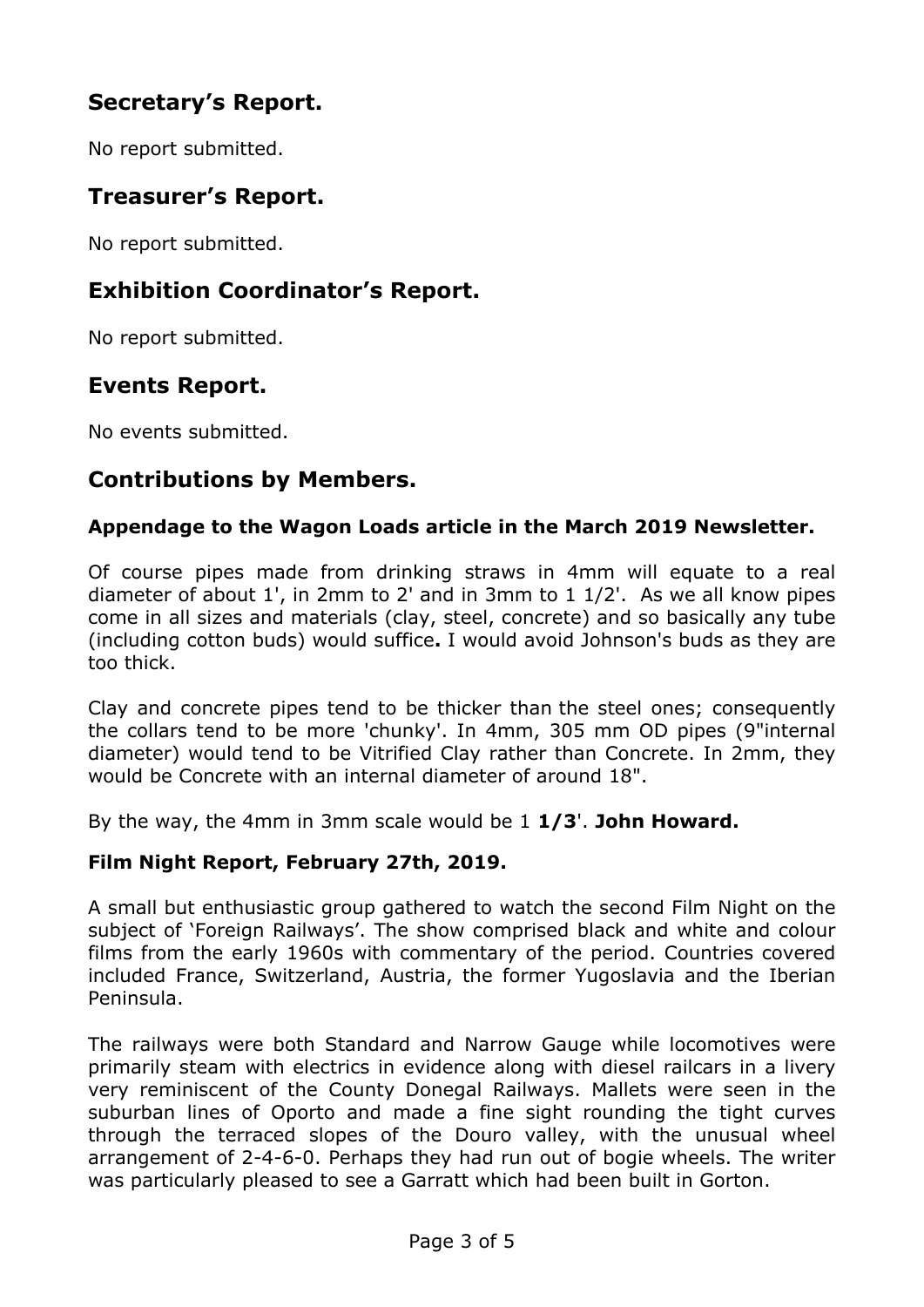More might have been seen of the Yugoslavian railway if the film crew had not been arrested. Police thought they were sparks! All was sorted in Dubrovnic. In Austria, we were also treated to the benefits of Giesl Ejectors viz. greater efficiency with poor coal and less ash. The demonstration was accompanied by pictures of the man himself worryingly attired in a black shirt.

I attach a few photos for you unfortunate enough to have missed a fun show.





Douro Valley with 2-8-0 tank Spirited start from Hamburg, 2-10-0



Northern Italy, 760mm gauge, 0-8-0T Coaling Stage – Portuguese style



There is still some good stuff available both in the club and my own stuff for another 'Foreign Railway' themed show at some future date.

The next show will have the theme 'Model Railways and modelling' at a date to be announced. Fear not dear reader, it will not be grandmother/eggs situation. However, if there is an aspect you would like on screen, I will try to find it. **John Howard.**

### **A McDonald's drive thru' with a difference.**

For many years the sight of a Mc Donald's establishment has been a familiar sight in the United States of America, Great Britain and in fact many other countries around the world. The out of town premises generally have their own dedicated car parks and a facility frequently offered is ordering and collecting